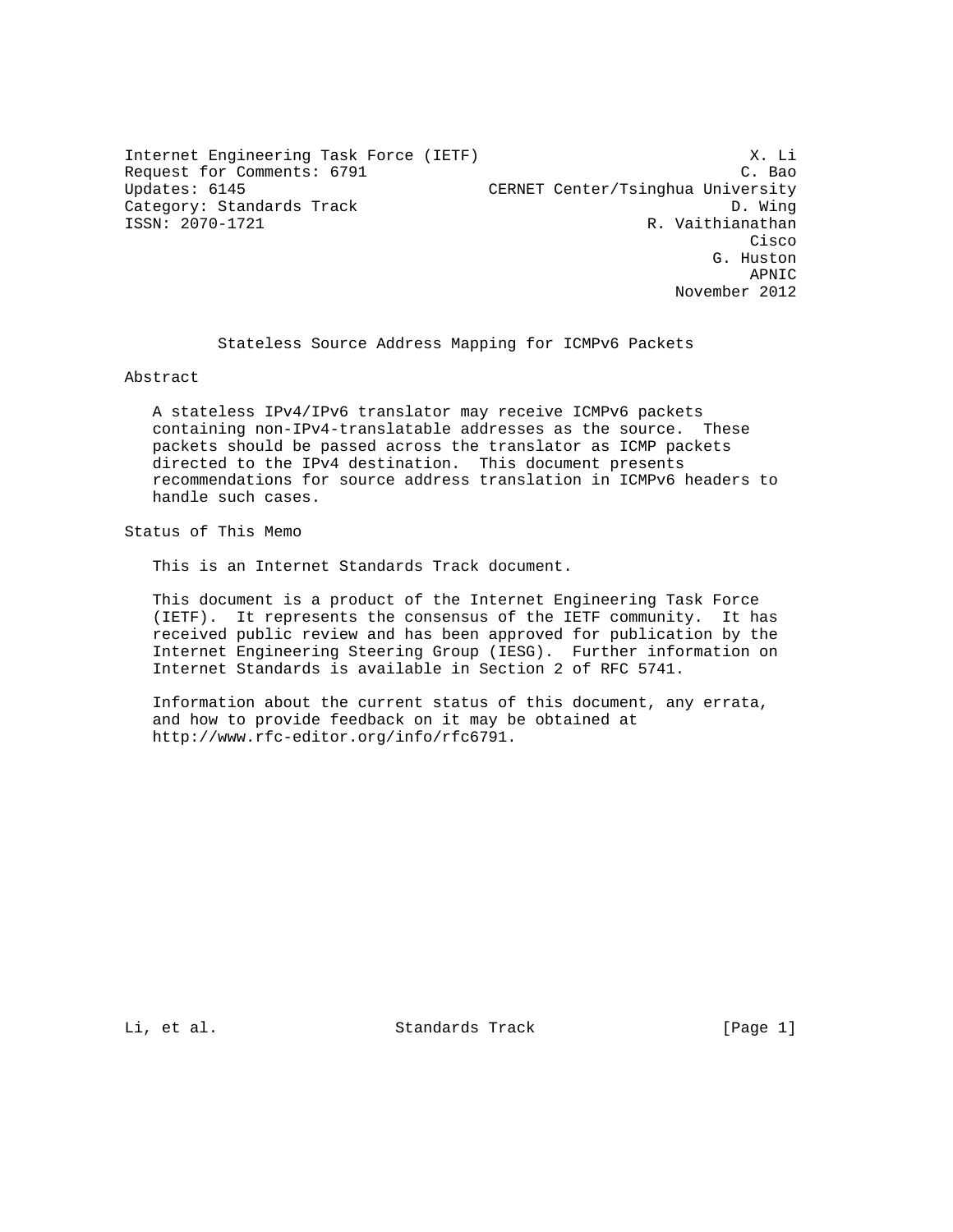## Copyright Notice

 Copyright (c) 2012 IETF Trust and the persons identified as the document authors. All rights reserved.

 This document is subject to BCP 78 and the IETF Trust's Legal Provisions Relating to IETF Documents (http://trustee.ietf.org/license-info) in effect on the date of publication of this document. Please review these documents carefully, as they describe your rights and restrictions with respect to this document. Code Components extracted from this document must include Simplified BSD License text as described in Section 4.e of the Trust Legal Provisions and are provided without warranty as described in the Simplified BSD License.

## Table of Contents

|                                          |  |  | Problem Statement and Considerations 3 |  |  |  |  |  |  |  |  |  |  |  |  |  |  |  |  |  |  |
|------------------------------------------|--|--|----------------------------------------|--|--|--|--|--|--|--|--|--|--|--|--|--|--|--|--|--|--|
|                                          |  |  |                                        |  |  |  |  |  |  |  |  |  |  |  |  |  |  |  |  |  |  |
|                                          |  |  |                                        |  |  |  |  |  |  |  |  |  |  |  |  |  |  |  |  |  |  |
|                                          |  |  |                                        |  |  |  |  |  |  |  |  |  |  |  |  |  |  |  |  |  |  |
| 5. Stateless Address Mapping Algorithm 4 |  |  |                                        |  |  |  |  |  |  |  |  |  |  |  |  |  |  |  |  |  |  |
|                                          |  |  |                                        |  |  |  |  |  |  |  |  |  |  |  |  |  |  |  |  |  |  |
|                                          |  |  |                                        |  |  |  |  |  |  |  |  |  |  |  |  |  |  |  |  |  |  |
|                                          |  |  |                                        |  |  |  |  |  |  |  |  |  |  |  |  |  |  |  |  |  |  |
|                                          |  |  | 8.1. Normative References 5            |  |  |  |  |  |  |  |  |  |  |  |  |  |  |  |  |  |  |
|                                          |  |  | 8.2. Informative References 5          |  |  |  |  |  |  |  |  |  |  |  |  |  |  |  |  |  |  |
|                                          |  |  |                                        |  |  |  |  |  |  |  |  |  |  |  |  |  |  |  |  |  |  |

### 1. Introduction

 Section 5.3 of "IP/ICMP Translation Algorithm" [RFC6145] states that "the IPv6 addresses in the IPv6 header may not be IPv4-translatable addresses and there will be no corresponding IPv4 addresses representing this IPv6 address. In this case, the translator can do stateful translation. A mechanism by which the translator can instead do stateless translation of this address is left for future work." This document, "Stateless Source Address Mapping for ICMPv6 Packets", provides recommendations for this case.

 For the purposes of this document, the term "IPv4-translatable IPv6 address" is as defined in Section 2.2 of [RFC6052].

Li, et al. Standards Track [Page 2]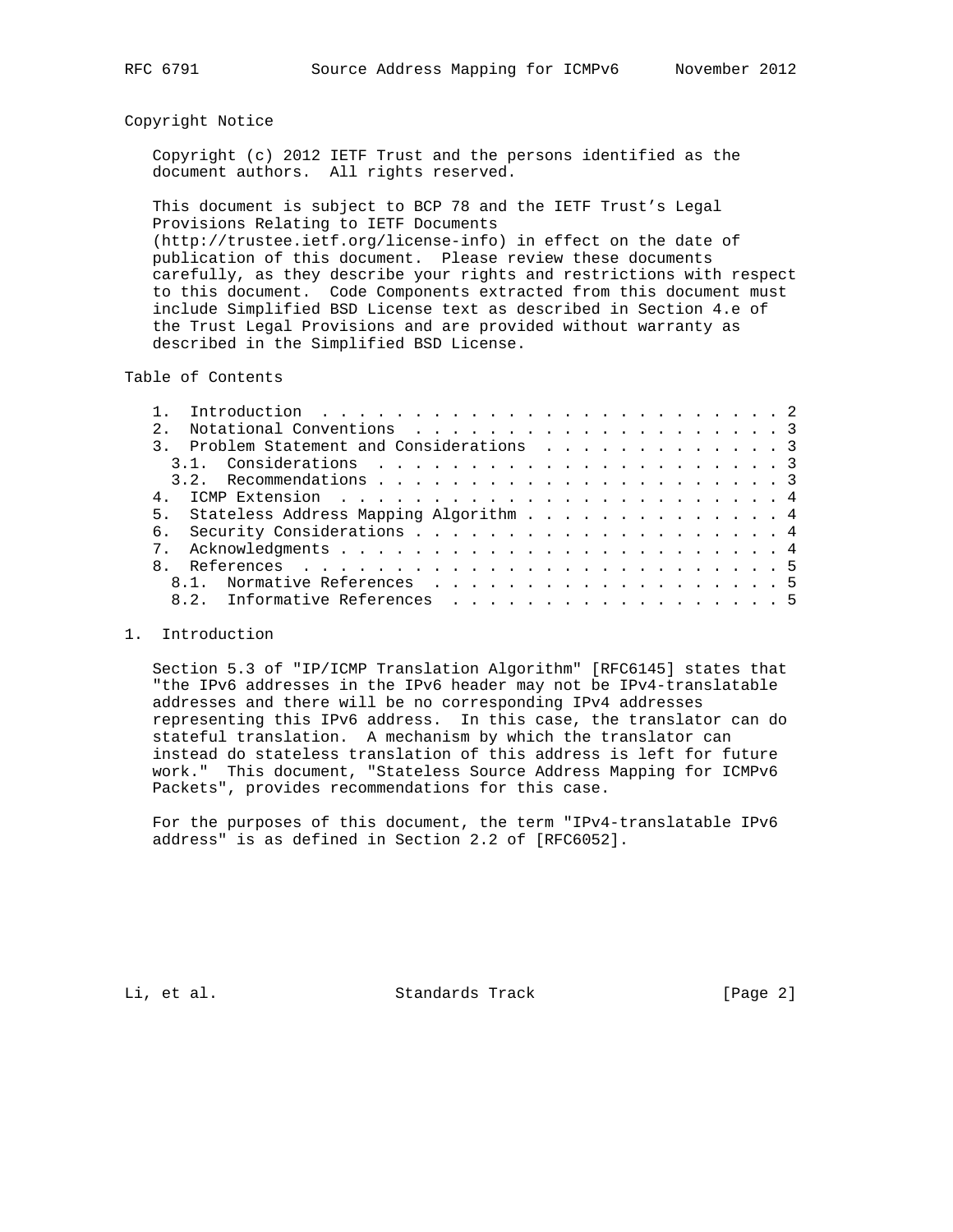# 2. Notational Conventions

 The key words MUST, MUST NOT, REQUIRED, SHALL, SHALL NOT, SHOULD, SHOULD NOT, RECOMMENDED, MAY, and OPTIONAL, when they appear in this document, are to be interpreted as described in [RFC2119].

## 3. Problem Statement and Considerations

 When a stateless IPv4/IPv6 translator receives an ICMPv6 message [RFC4443] (for example, "Packet Too Big") sourced from a non-IPv4 translatable IPv6 address and bound for an IPv4-translatable IPv6 address, the translator needs to pick a source address with which to generate an ICMP message. For the reasons discussed below, this choice is problematic.

## 3.1. Considerations

 The source address used SHOULD NOT cause the ICMP packet to be discarded. It SHOULD NOT be drawn from [RFC1918] or [RFC6598] address space, because that address space is likely to be subject to unicast Reverse Path Forwarding (uRPF) [RFC3704] filtering.

 IPv4/IPv6 translation is intended for use in contexts where IPv4 addresses may not be readily available. Therefore, it is not considered appropriate to assign IPv4-translatable IPv6 addresses for all internal points in the IPv6 network that may originate ICMPv6 messages.

 Another consideration for source selection is that it should be possible for the IPv4 recipients of the ICMP message to be able to distinguish between different IPv6 network origination of ICMPv6 messages (for example, to support a traceroute diagnostic utility that provides some limited network-level visibility across the IPv4/ IPv6 translator). This consideration implies that an IPv4/IPv6 translator needs to have a pool of IPv4 addresses for mapping the source address of ICMPv6 packets generated from different origins, or to include the IPv6 source address information for mapping the source address by others means. Currently, the TRACEROUTE and MTR [MTR] are the only consumers of translated ICMPv6 messages that care about the ICMPv6 source address.

# 3.2. Recommendations

 The recommended approach to source selection is to use a single (or small pool of) public IPv4 address as the source address of the translated ICMP message and leverage the ICMP extension [RFC5837] to include the IPv6 address as an Interface IP Address Sub-Object.

Li, et al. Standards Track [Page 3]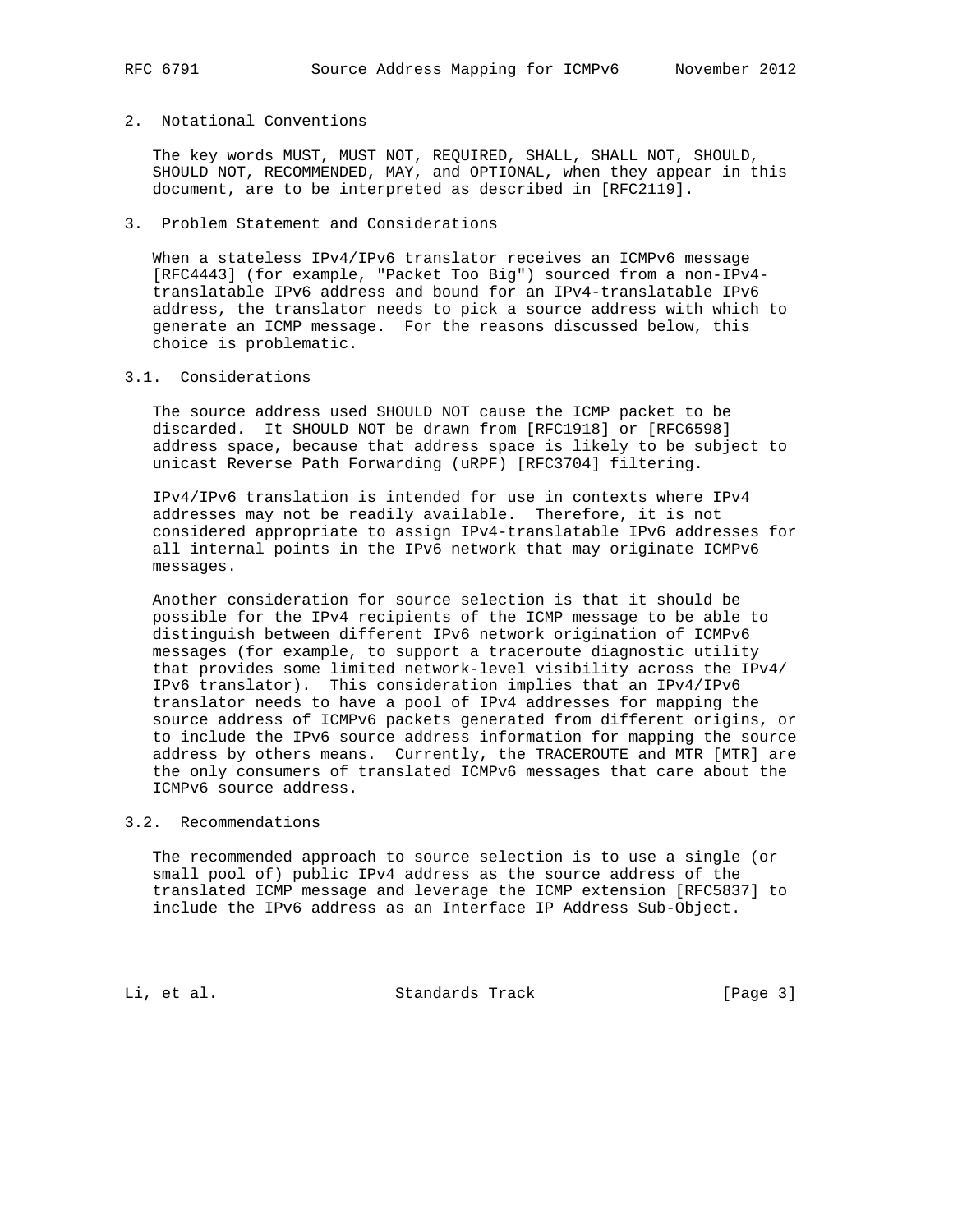# 4. ICMP Extension

 In the case of either a single public IPv4 address (the IPv4 interface address or loopback address of the translator) or a pool of public IPv4 addresses, the translator SHOULD implement the ICMP extension defined by [RFC5837]. The ICMP message SHOULD include the Interface IP Address Sub-Object and specify the source IPv6 addresses of the original ICMPv6. When an enhanced traceroute application is used, it can derive the real IPv6 source addresses that generated the ICMPv6 messages. Therefore, it would be able improve on visibility towards the origin rather than simply blackholing at or beyond the translator. In the future, a new ICMP extension whose presence indicates that the packet has been translated and that the source address belongs to the translator, not the originating node, can also be considered.

5. Stateless Address Mapping Algorithm

 If a pool of public IPv4 addresses is configured on the translator, it is RECOMMENDED to randomly select the IPv4 source address from the pool. Random selection reduces the probability that two ICMP messages elicited by the same TRACEROUTE might specify the same source address and, therefore, erroneously present the appearance of a routing loop.

 [RFC5837] extensions and an enhanced traceroute application, if used, will reveal the IPv6 source addresses that generated the original ICMPv6 messages.

6. Security Considerations

 This document recommends the generation of IPv4 ICMP messages from IPv6 ICMP messages. These messages would otherwise have been discarded. New considerations are not expected to result from this change. As with a number of ICMP messages, a spoofed source address may result in replies arriving at hosts that did not expect them using the facility of the translator.

## 7. Acknowledgments

 The authors would like to acknowledge the following contributors of this document: Kevin Yin, Chris Metz, Neeraj Gupta, and Joel Jaeggli. The authors would also like to thank Ronald Bonica, Ray Hunter, George Wes, Yu Guanghui, Sowmini Varadhan, David Farmer, Fred Baker, Leo Vegoda, Joel Jaeggli, Henrik Levkowetz, Randy Bush, and Warren Kumari for their comments and suggestions.

Li, et al. Standards Track [Page 4]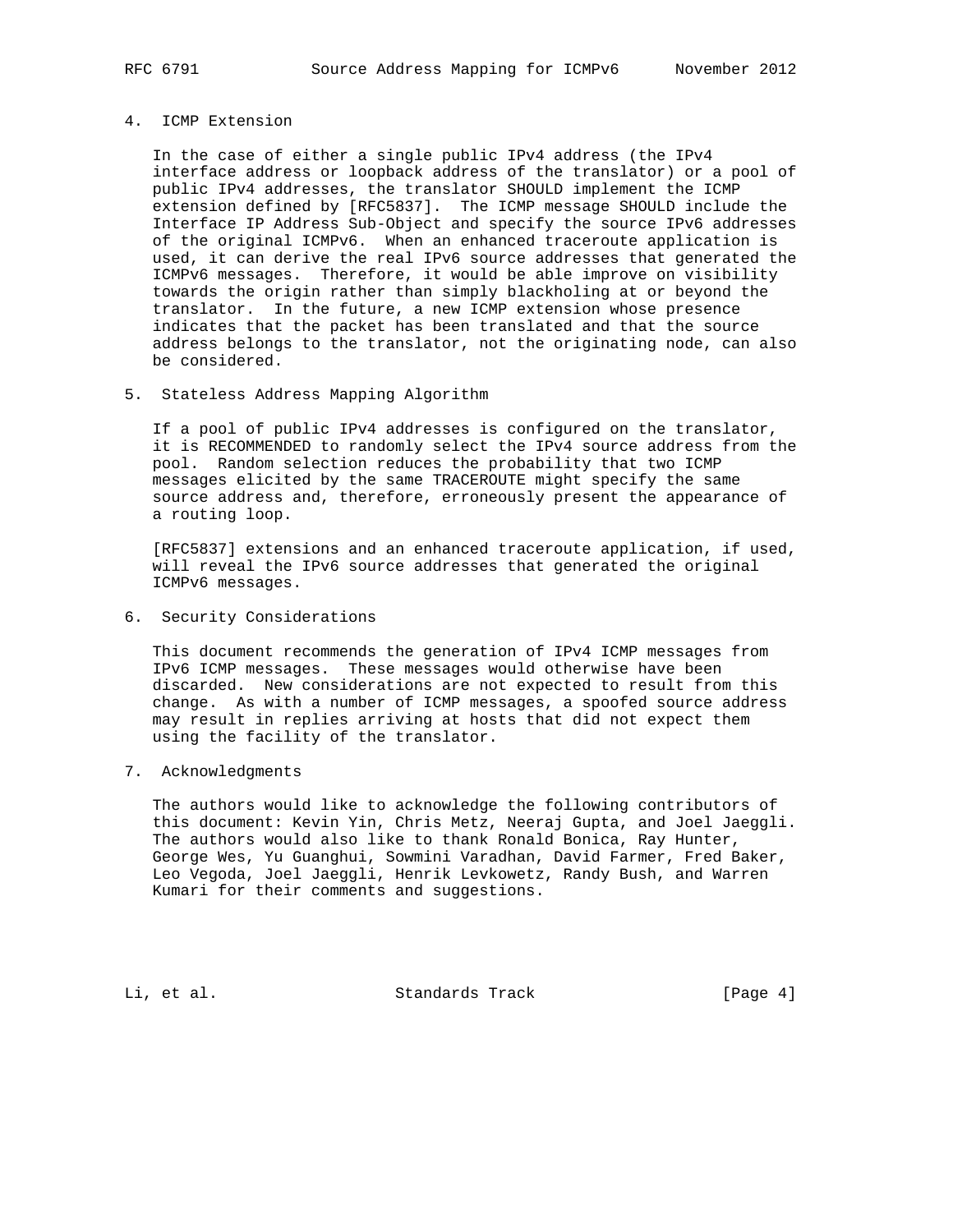# 8. References

- 8.1. Normative References
	- [RFC1918] Rekhter, Y., Moskowitz, R., Karrenberg, D., de Groot, G., and E. Lear, "Address Allocation for Private Internets", BCP 5, RFC 1918, February 1996.
	- [RFC2119] Bradner, S., "Key words for use in RFCs to Indicate Requirement Levels", BCP 14, RFC 2119, March 1997.
	- [RFC3704] Baker, F. and P. Savola, "Ingress Filtering for Multihomed Networks", BCP 84, RFC 3704, March 2004.
	- [RFC4443] Conta, A., Deering, S., and M. Gupta, Ed., "Internet Control Message Protocol (ICMPv6) for the Internet Protocol Version 6 (IPv6) Specification", RFC 4443, March 2006.
	- [RFC5837] Atlas, A., Ed., Bonica, R., Ed., Pignataro, C., Ed., Shen, N., and JR. Rivers, "Extending ICMP for Interface and Next-Hop Identification", RFC 5837, April 2010.
	- [RFC6052] Bao, C., Huitema, C., Bagnulo, M., Boucadair, M., and X. Li, "IPv6 Addressing of IPv4/IPv6 Translators", RFC 6052, October 2010.
	- [RFC6145] Li, X., Bao, C., and F. Baker, "IP/ICMP Translation Algorithm", RFC 6145, April 2011.
	- [RFC6598] Weil, J., Kuarsingh, V., Donley, C., Liljenstolpe, C., and M. Azinger, "IANA-Reserved IPv4 Prefix for Shared Address Space", BCP 153, RFC 6598, April 2012.

## 8.2. Informative References

 [MTR] "BitWizard B.V. - The Linux Experts", <http://www.bitwizard.nl/mtr/>.

Li, et al. Standards Track [Page 5]